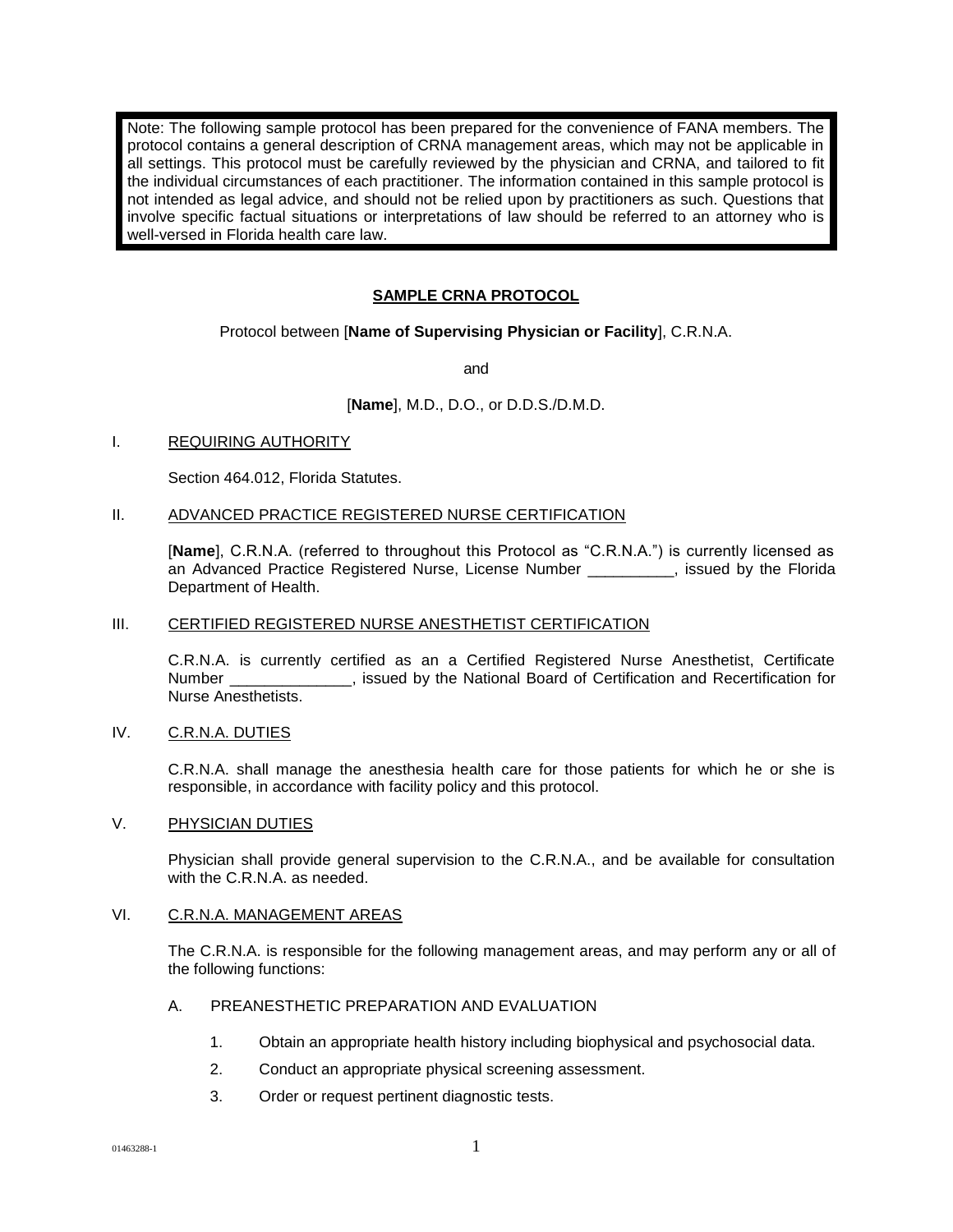- 4. Obtain informed consent for anesthesia in accordance with facility policy.
- 5. Select, order and administer preanesthetic medications.
- 6. Document the preanesthetic evaluation and obtaining informed consent for anesthesia.

# B. ANESTHESIA INDUCTION, MAINTENANCE AND EMERGENCE

- 1. Obtain, prepare and utilize equipment, monitors, supplies and drugs used for the administration of anesthesia; perform or order safety checks as needed.
- 2. Select, obtain and administer the anesthetics, adjuvant drugs, accessory drugs, and fluids necessary to manage the anesthetic, maintain the patient's physiologic homeostasis, and correct abnormal responses to the anesthesia or surgery.
- 3. Perform tracheal intubation and extubation and provide mechanical ventilation.
- 4. Perform and manage regional anesthetic techniques including, but not limited to, subarachnoid, epidural and caudal blocks; plexus, major and peripheral nerve blocks; intravenous regional anesthesia; transtracheal, topical and local infiltration blocks.
- 5. Provide appropriate perianesthetic invasive and noninvasive monitoring utilizing current standards and techniques, and respond to abnormal findings with corrective action.
- 6. Recognize and treat cardiac dysrhythmias through the use of perianesthetic electrocardiogram monitoring.
- 7. Recognize abnormal patient response during anesthesia, implementing corrective action, and request consultation whenever necessary.
- 8. Manage the patient's fluid, blood, electrolyte and acid-base balance.
- 9. Evaluate patient response during emergence from anesthesia and institute pharmacological or supportive treatment to insure the adequacy of patient recovery from anesthesia and adjuvant drugs.
- 10. Provide anesthesia care consistent with infection control and anesthetic safety principles in order to prevent the spread of disease and prevent harm to the patient, the anesthetist and others in the anesthetizing environment.
- 11. Document, as part of the medical record, all aspects of anesthesia-related care in a thorough and timely fashion.

# C. POSTANESTHESIA CARE

- 1. Provide a thorough report of the patient's condition, perianesthetic course and anticipated problems to the postanesthetic health care provider who assumes the patient's care following anesthesia.
- 2. Provide postanesthesia follow-up and evaluation of the patient's response to anesthesia and for potential anesthetic complications, taking appropriate corrective actions and requesting consultation whenever indicated.
- 3. Initiate and administer respiratory support to insure adequate ventilate and oxygenation in the immediate post anesthesia period.
- 4. Initiate and administer pharmacological or fluid support of the cardiovascular system during the immediate post anesthesia period to prevent perianesthetic morbidity and mortality. Release or discharge patients from the postanesthesia care area.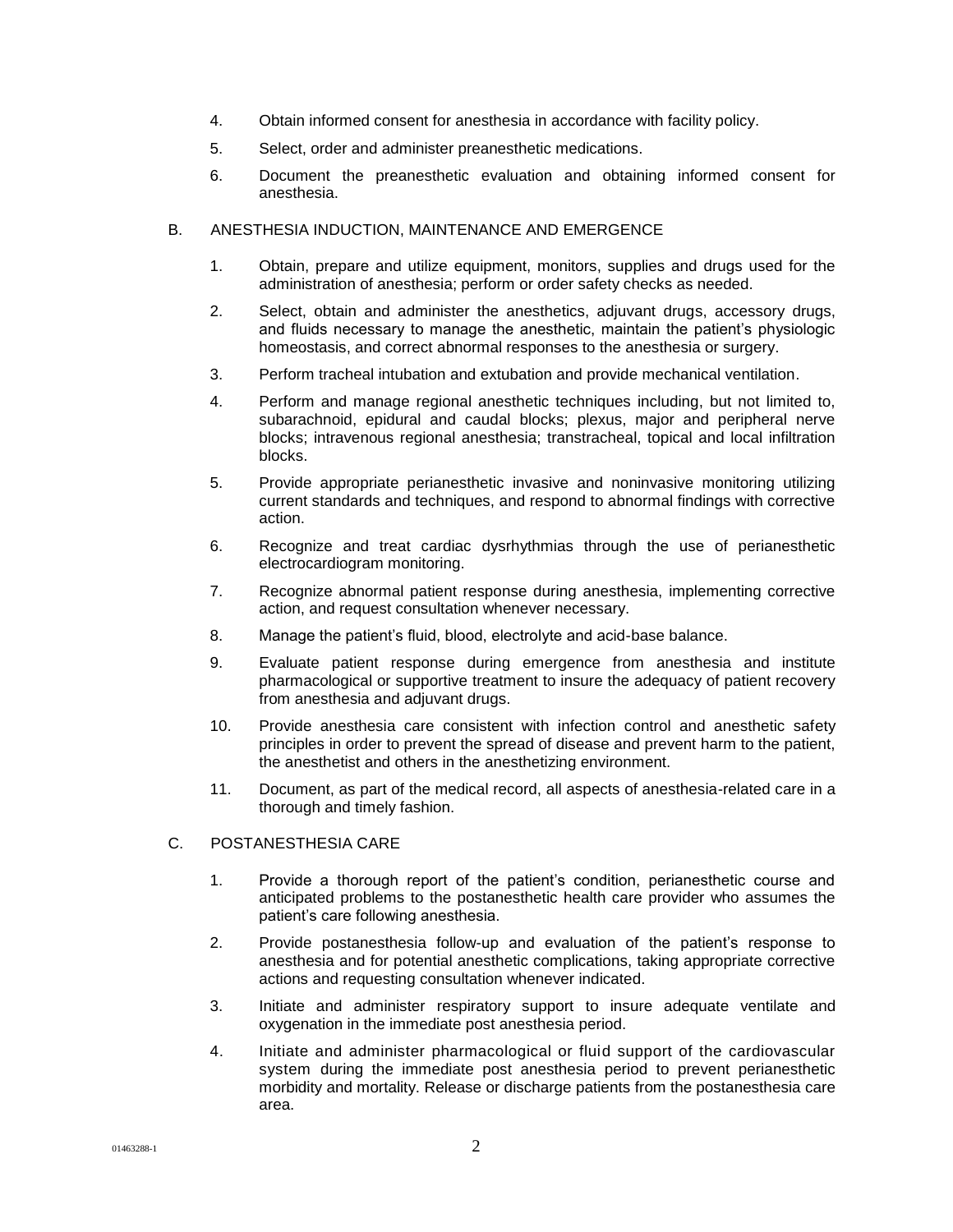# D. PERIANESTHETIC AND CLINICAL SUPPORT FUNCTION

- 1. Insert peripheral and central intravenous catheters.
- 2. Inserting pulmonary artery catheters.
- 3. Insert arterial catheters and performing arterial puncture to obtain arterial blood samples.
- 4. Identify and manage emergency situations, including initiating or participating in cardiopulmonary resuscitation that involves airway maintenance, ventilation, tracheal intubation, pharmacologic cardiovascular support, and management of blood, fluid, electrolyte and acid-base balance.
- 5. Provide consultation and implementation of respiratory and ventilatory care.
- 6. Initiate and modify pain relief therapy utilizing drugs, regional anesthetic techniques or other accepted pain relief modalities.
- 7. Select or prescribe medication and treatment modalities related to the perianesthetic care of the patient, with consultation or collaboration when appropriate.
- 8. Accept additional responsibilities appropriate to the practice setting which are within the expertise of the individual CRNA.
- 9. Perform any other procedures which the C.R.N.A., has been educated to perform.

# VI. SUPERVISION

The C.R.N.A. may perform all of the foregoing functions under the general supervision of a medical doctor licensed pursuant to Chapter 458, Florida Statutes, an osteopathic physician licensed pursuant to Chapter 459, Florida Statutes, or a dentist licensed pursuant to Chapter 466, Florida Statutes. However, a C.R.N.A. may administer anesthesia in a hospital or ambulatory surgery center only under the onsite medical direction of a medical doctor, an osteopathic physician, or a dentist.

# VIII. GENERAL

- A. This protocol will be reviewed on a yearly basis by the C.R.N.A. and the physician or medical staff of the facility.
- B. The original of the protocol must be maintained on site at the location or locations at which the C.R.N.A. practices.

| Primary practice site:   |  |
|--------------------------|--|
|                          |  |
| Secondary practice site: |  |
|                          |  |

C. This Protocol, and any alteration or amendments, must be signed by all parties and maintained on site at the location or locations in which the C.R.N.A. practices.